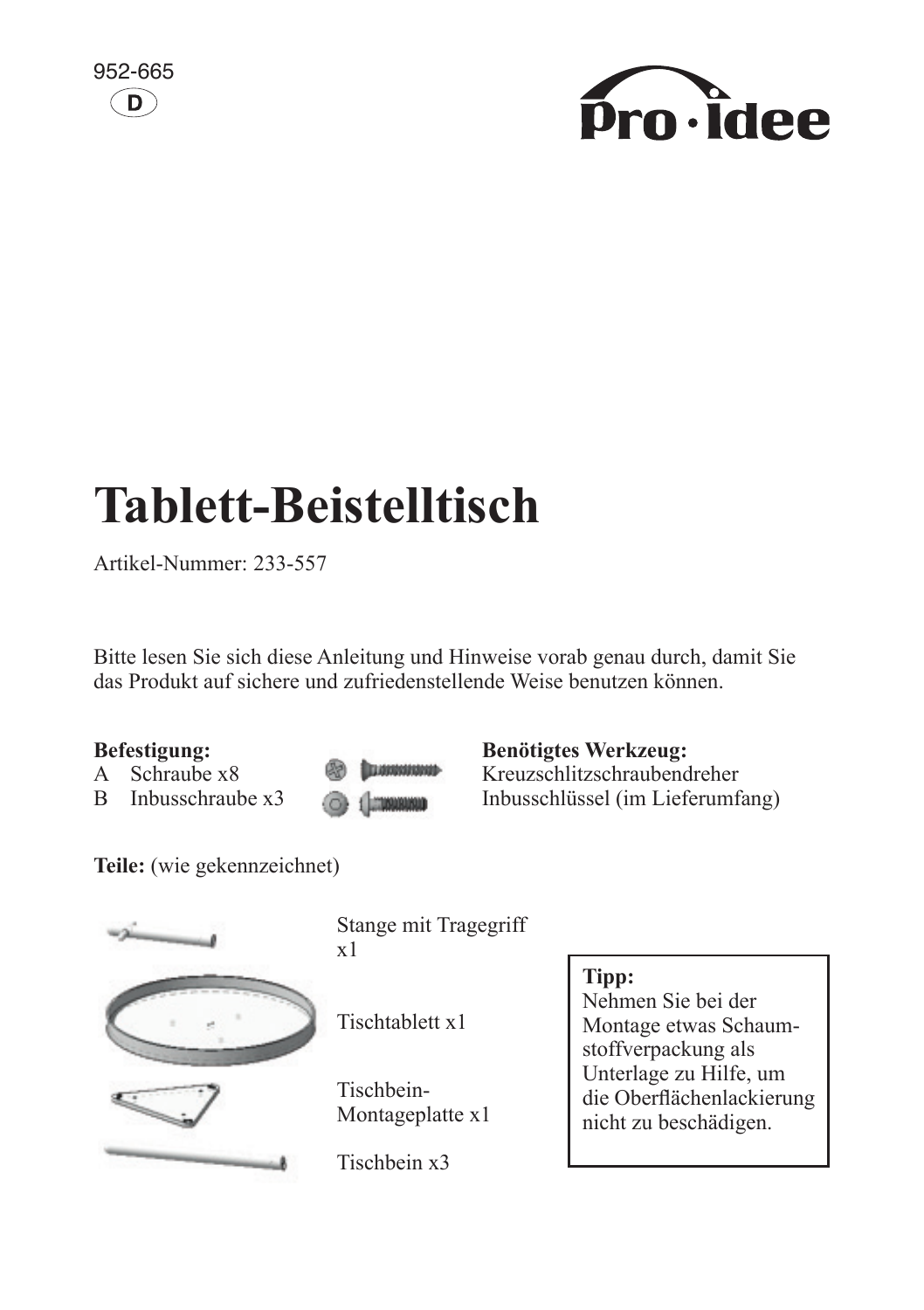

### Assemble in accordance with manufacturers instructions. Check stability of assembled table before use. **Warnhinweise:**

warminiesse.<br>Befolgen Sie die Montageanleitung des Herstellers und prüfen Sie die Stabilität des Beistelltisches, bevor Sie ihn verwenden.

Maximalbelastung: 6 kg. Achtung: Einige Flüssigkeiten können Flecken auf der Holzoberfläche hinterlassen.

#### **Reinigung:**

Wischen Sie den Beistelltisch mit einem feuchten Tuch und einer milden Seifenlösung ab. Verwenden Sie keine Scheuermittel, da diese der Oberflächenlackierung schaden könnten.